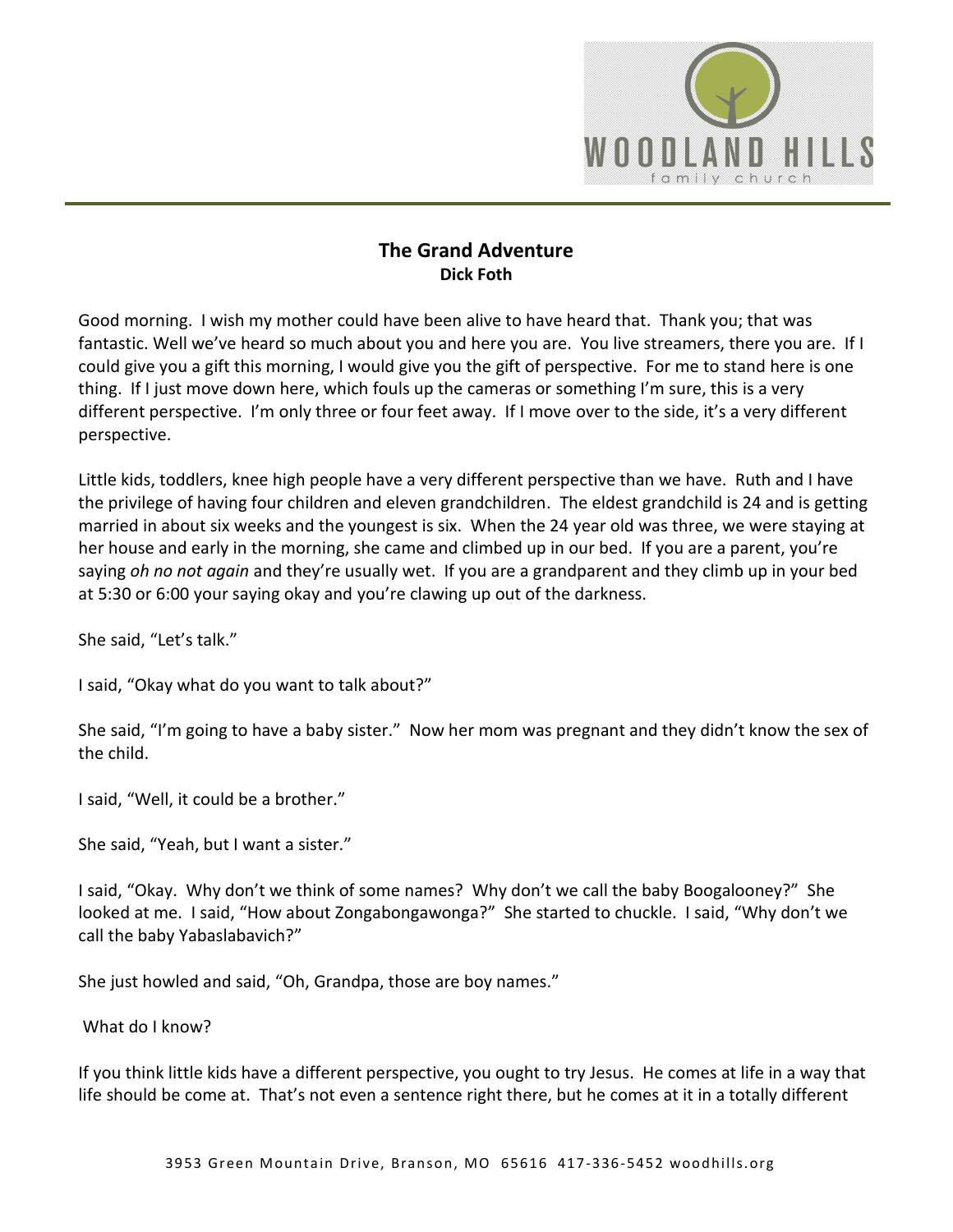way. And what he brings us is full life, over flowing life and adventure.

My first memory is one of adventure. When I was two, my parents had gone to a conference where a single lady missionary stood up and said… This is 1944. She stood up and said, "I want a man for India." As a response to that, my parents, in 1945, took my sister and me across the country to catch a ship. In the summer of 1945, right after the end of the Second World War, we went to India and we spent the next four years in India. But on June 10, 1945, we went to a parade. On May 17<sup>th</sup>, a surrender had been signed by Nazi Germany in Europe and the Allied Supreme Commander was coming home. His name was Dwight David Eisenhower. They had a parade in New York City, the largest parade ever held even to this day in New York City. There were four million people on the streets who wound 37 miles through all of the burrows and if I could describe it to you, I would. My dad was there taking 16 millimeter colored films. Why don't I just show you. This is June 10, 1945.

# [Video plays]

As he came by 5<sup>th</sup> Avenue, New York's finest in their dress blues rode by and then the band and then the man himself, standing up in the back of a gray convertible, waving at the crowds. My father took pictures as he came down the avenue. He swung around and as he panned the crowd, he came over to a mom and a little boy right there in the corner and that's me right there. I was very cute. But after 73½ trips around the sun, stuff happens. Stuff falls out; your shoulders slide down around your waist and you're trying to lift it up, get it back, tuck it in; your trying to do all these kinds of things, but here we are nevertheless.

But that, for me, is the start of adventure. And when you choose to follow Jesus, that's, in fact, what it's about. My text this morning is found in John 1: 35. Jesus has a relative six months older that he. His name is John the Baptist. He was a wild man. He lived out in the desert; he ate crazy stuff, dressed in funny ways, and was just confrontated to say the least. John had his own group. He was getting his disciples together. This story tells about a second day where he was by the Jordan River.

# This is how it reads. *[35](http://www.studylight.org/desk/?q=joh%201:35&t1=en_niv&sr=1) The next day John was there again with two of his disciples. [36](http://www.studylight.org/desk/?q=joh%201:36&t1=en_niv&sr=1) When he saw Jesus passing by, he said, "Look, the Lamb of God!"*

*[37](http://www.studylight.org/desk/?q=joh%201:37&t1=en_niv&sr=1) When the two disciples heard him say this, they followed Jesus.* I'm thinking it's not good if you're trying to get your own group together and some other guy comes by and you just know him and they follow him, unless you want your guys to follow Jesus. Then we're good. So that's what's happening here.

*[38](http://www.studylight.org/desk/?q=joh%201:38&t1=en_niv&sr=1) Turning around, Jesus saw them following and asked, "What do you want?"* See, now this messes with my head because I think he's God, right? A lot of people don't think Jesus is God, but I think he's God, so I think he should know what they want. Why does he do that? He engages them. There's that story in the gospels where the blind person comes. "Jesus, son of David, have mercy on…" Remember that story? They bring him to Jesus and Jesus says, "What do you want me to do?" Well he's blind for Pete's sake. Why don't we start there and I'm not making fun; I'm just saying why does he do that?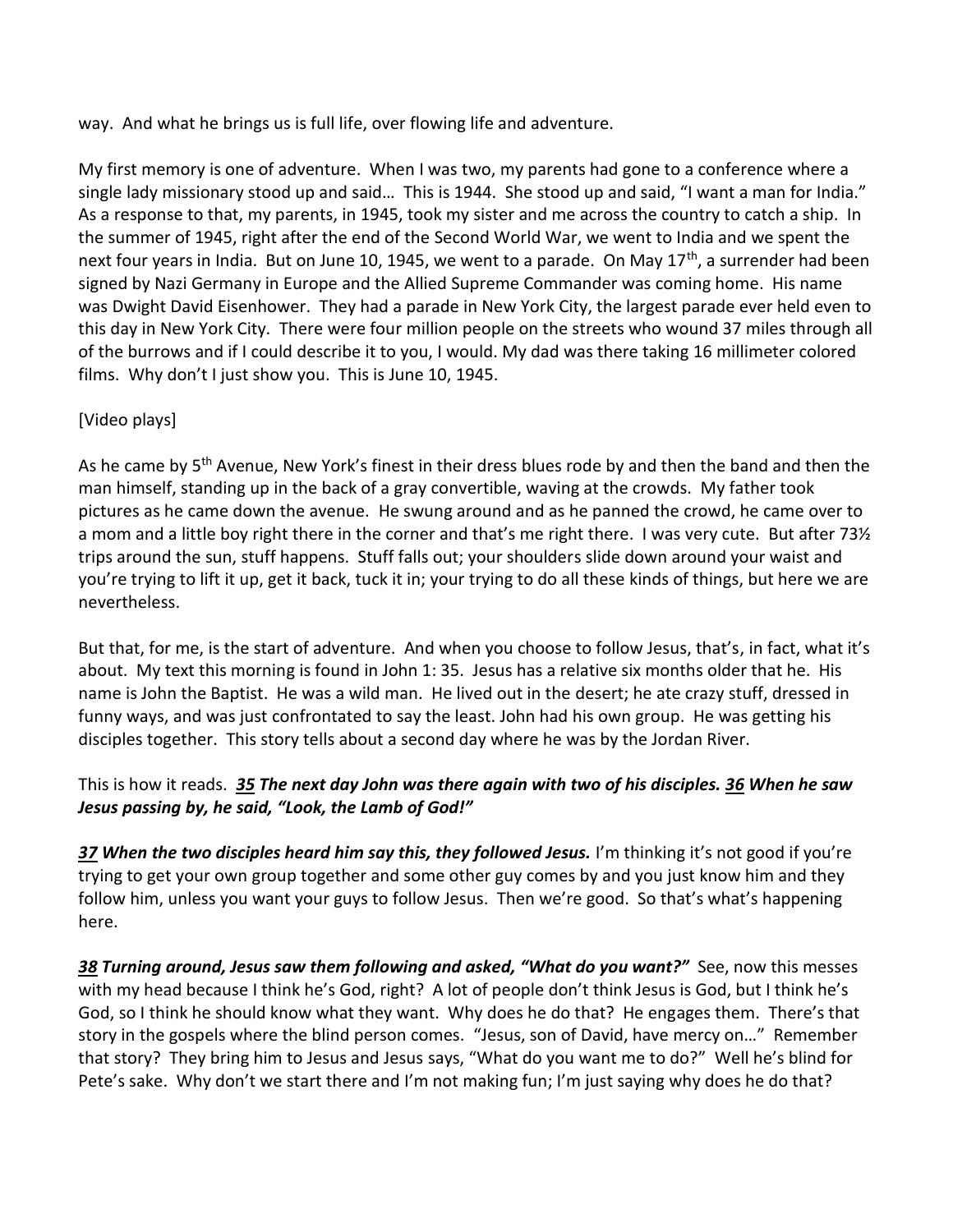I think he does it because he wants us involved in the adventure. He wants us to be part of his kingdom and not just observe it and take notes. He wants us to be engaged.

*They said, "Rabbi" (which means "Teacher"), "where are you staying?"* Well, he doesn't tell them. They don't ask him a theological question; they don't ask him a science question like "How do you make the sun come out?" They don't ask him some deep question on philosophy or social justice. All they ask him is where are you staying? And I'm asking why. That's one of my favorite questions: why? It's like a two year old's question. They always ask questions. Finally, you say because. They ask where he's staying and he doesn't tell them. He doesn't say, "I'm staying in the next village. If you come to the well where the women gather and take a left and go down two blocks and go right to the third house, I'll be there." He doesn't say that. All he says is this. *[39](http://www.studylight.org/desk/?q=joh%201:39&t1=en_niv&sr=1) "Come," he replied, "and you will see." So they went and saw where he was staying, and they spent that day with him. It was about four in the afternoon*

I would submit to you that that's what he says to all of us when we connect with him in some way. We say, "Where you going" and he says, "Come I'll show you." "What's going to happen?" "You'll see." "Who am I going to meet?" "You'll find out." What amazes me about this text is what he doesn't say. What he doesn't say is "If you can guess who I am, you can be in my group." Why doesn't he say that? I think he doesn't say that because we discover who he is as we go.

That's how life is. You're born and here's this little baby in the womb and he or she is floating around in that water womb world. All of the sudden, I feeling pressure in there and all of the sudden, it's really a tight squeeze and bam, out I come and then I'm upside down and there are giants and bright lights. You don't have to hit me; I'll cry, just so you know. Here I am and it's a totally different… and they are speaking funny languages. I discover not only what that world is as I go, but I discover who I am, I discover who the giants are. That's what I discover as I go. Can it be much different in a spiritual birth and a spiritual growth? I think not.

Here is the God who says I believe you have ultimate worth. Within the last two weeks, we've had this horrific tragedy in Paris and before that, there was a plane blown out of the sky over the Sinai Peninsula. Brussels, as we speak, is shut down. There are no subways running. The whole city is locked down for fear of terrorism from a group of people who say you have no value. "I don't even have to know who you are; I'll shoot you." Jesus comes along and says, "Come with me. If you go that way, you go there and die." Jesus comes along and says, "Come with me and live because you have absolute worth."

People say, "Yeah, but I don't feel like I'm worth much." Well there's a difference between feeling unworthy and being worthless. Jesus comes along and says, "Yeah, you have reason to feel unworthy for this and this and this, but why don't we take care of that because you are not worthless. You indeed have value." These guys who are following weren't following an idea or an ideology, they were following a person.

I have three things to say about what "Come and you'll see" looks like. Just three things and a few stories and then we're out. We'll go have popcorn or roast beef or whatever you're going to do.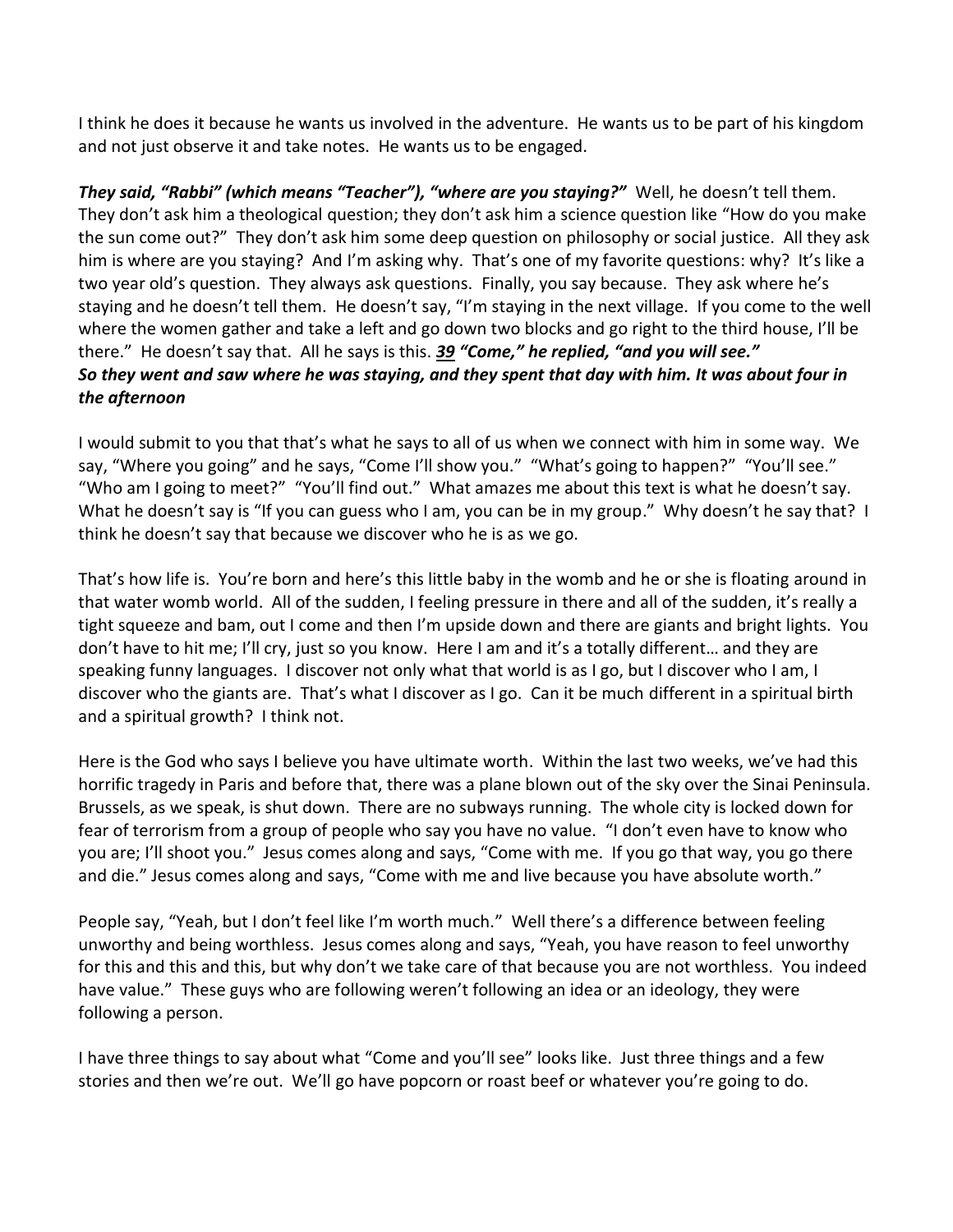#### **Jesus is the Center**

The first thing is that in this journey, Jesus is the center. He's not an app for my iPhone; he's the operational system of my life. He's the center. It's not about a system. It's not about a doctrine. It's not about the structure. It's about a person.

Ruth and I spent 15 years in Washington, D.C. I'm a kid from East Oakland, California and I'm way over my head in Washington, D.C. The first time I'm walking down the hall to… Our role in Washington, D.C. was to befriend folks. Some of you know what Young Life is. Young Life is this group and they have sort of a mantra: "Come alongside and earn the right to be heard." Well the thing in D.C. was sort of an adult Young Life. You come alongside and earn the right to be heard with people in places of leadership. Many of you know the higher you go in any discipline, whether it's health care or the military or education, the higher you go, the more competitive it gets and the more competitive it gets, the closer you play your cards. And when you play your cards close, by the time you get to the top of the heap, you end up with a thousand acquaintances and no friends. Leadership isn't hard because you have to make decisions, that's what leaders do. Leadership is hard because you don't know who to trust. So our function in Washington was to befriend folks and, over time, earn their trust, hopefully.

But I was nervous as a cat the first time I went to meet with a senator because I'm no blue blood. I didn't graduate from Yale or Harvard. My family doesn't have big money. I'm walking through one of the buildings there where the senators are – Dirksen or Hart or one of those – and I'm having a conversation with the Lord, saying "I'm a little nervous here" and he's saying "I know" and so we're going along and I said, "What do I say? I felt like he said this. It wasn't like a voice, but I got this impression. He just said "Foth…" He calls me Foth. He said, "Foth, when you speak to the King of the universe in the morning, it's not so tough to speak to a United States Senator in the afternoon. I said, "Okay."

It isn't about my credentials. It's about his credentials. That's how this works. So when you align yourself with Jesus, when you follow Jesus, people are interested in that. They are not interested in Christianity as a system. People ask, "Why are you trying to get people to switch systems like from Islam to this or Judaism to that or Shintoism…?" This isn't about a system or a structure. This is about a person getting to know a person, being engaged by a person.

If I take you to the Library of Congress in Washington, D.C., there are 40 to 50 million books and way more than that with artifacts and things. There are more books about this 33-year-old Jewish rabbi, carpenter, execute by the state 2,000… There are more books about him that anybody else. Napoleon and Abraham Lincoln are a distant second. Why, in the most powerful country ever on the face of this planet are there more books about this young guy, this millennial, if you will, executed by the state 2,000 years ago? Part of it has to be his ideals, but part of it is his story. The core of it is his story.

I had a fella ask me… He's sort of a high-powered attorney in D.C. He said, "Dick, if a guy wanted to be a reissuance man, do you think he should know something about the Bible?"

I said, "Well, you know, it's a best seller…"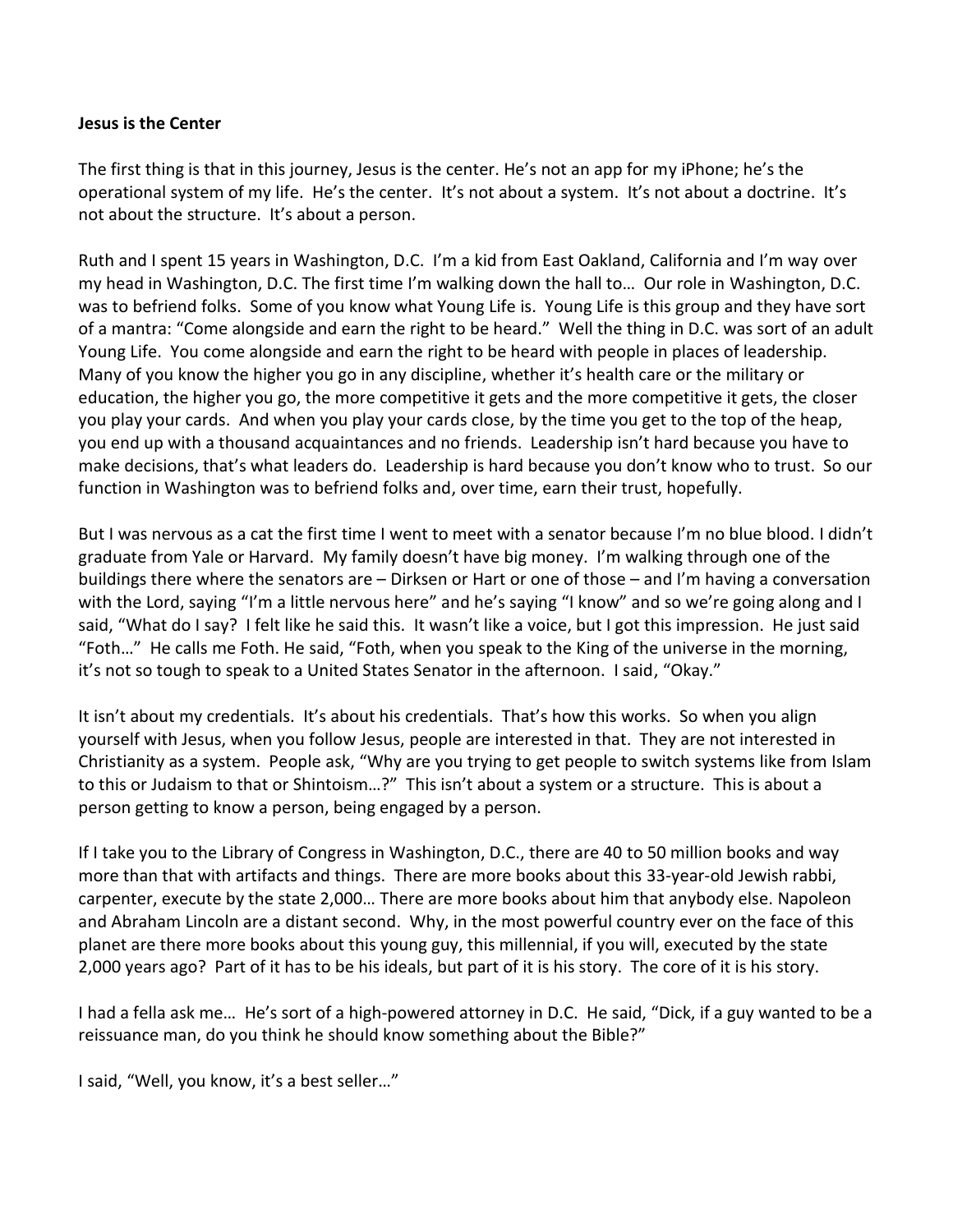He said, "Where would a fella start?"

I said, "Well there are two parts; there's the old part and the new part and in the new part there are these four fellas that write about this person, Jesus. Why don't you read that and then we can talk."

He said, "Okay, I'm going to Martha's Vineyard," which is sort of a high end resort pace off the coast of Massachusetts, "I'm going to go for a week and then I'll come back and we'll talk."

So two weeks later, we're sitting there at the Old Ebbitt Grill, across from the Whitehouse, and I asked him what he thought.

He said, "You know, I read those four guys. Very interesting. Those first three guys are a lot alike (Matthew, Mark, Luke)." When you go to seminary, they say those are the synoptic gospels; they have one view. He said, "But that fourth guy, John, he's a lot different."

I know guys that have spent \$40,000.00 to find that out. All he did was go to Martha's Vineyard for a week and just sort of read the gospels. I said that once and a business guy came up and said "Same price tag." But when you look at Jesus at the center, he is so engaging and his ideas are so powerful. Even if a person didn't think he was God, his ideas are powerful.

I'm a five-year-old boy standing on a street corner, high in the tea plantations of South India in 1947, watching the British Empire march out of India. I have a little Indian flag in one hand and a little British flag in the other. There was this lawyer guy, not a big guy; a little guy by the name of Mohandas Gandhi who took one idea of Jesus and chased the whole British Empire out of India. He took this idea… If somebody slaps your face, what are you supposed to do? When was the last time you saw that happen? I'm reading that and I'm saying, "Well, that ain't American. John Wayne would never do that. He'd gun you down in the name of the Lord." He'd say, "Take that, pilgrim." Why would Jesus say something like that? That sounds strange. Why would he say that? He's not a masochist. Well, the guy doing the slapping is saying, "Come out and play by my rules" and Jesus is saying, "I have a whole different range of rules in this kingdom of mine. This kingdom has a different way of looking at life."

When you follow Jesus, he's very disturbing. If you want to be comfortable, don't follow Jesus because he will turn your world upside down. He will change how you see people, how you see yourself, and it won't happen like that; it will change on the journey. That's how it is.

My tendency, though, is to add stuff to him. I want to add my program or my structure or my thoughts. I was invited to a golf tournament some years ago in Southern Virginia. I'm not a great golfer. I like golf. I'm an avid golfer, but I ain't good; let me put it that way. How many of you would identify with that thought that I just had? But we spend big money doing something that makes us mad. Our eldest daughter sent me a Christmas card some years ago and said, "Dad, we were going to get you some of those new long distance golf balls, but we decided we wouldn't want you to walk any farther into the woods than you already walk."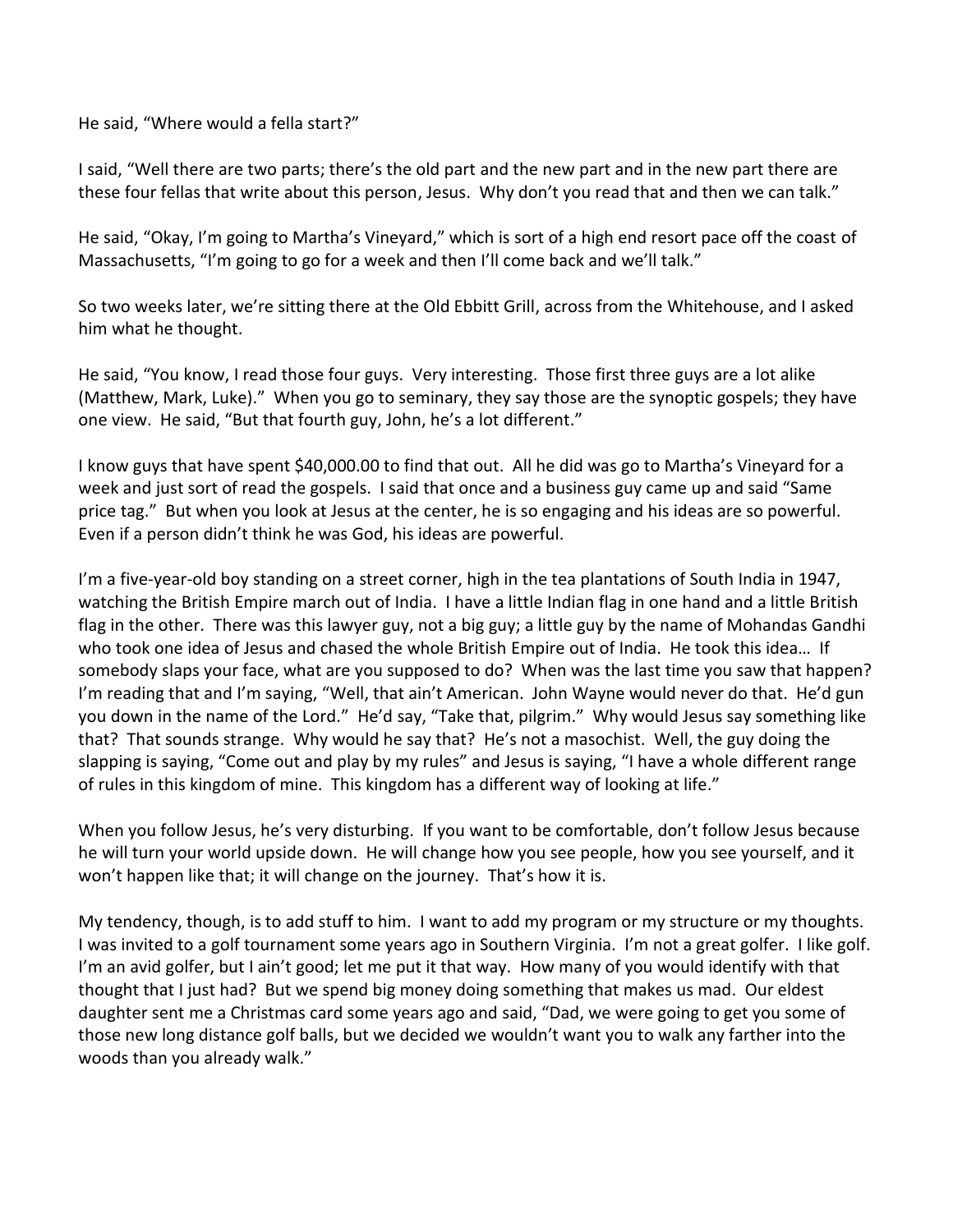So I'm at this golf tournament and it's young executives who are believers inviting other young executives who aren't believers, but they like to hit the long ball. They get three rounds of golf over three days at a really nice course. But before each round, somebody gives a 20-minute talk about Jesus. Well, even Joe Pagan is willing to put up with 20 minutes of Jesus for three and a half hours of long ball. You could just suck it up or doze off or check your apps or do something.

So 30 minutes before one of these sessions, they said, "Would you give the talk about Jesus?"

I said, "Okay, like on what part?"

They said "How about the simplicity of Jesus?"

So I'm walking into the drink tent and they've got everything from Poland Spring Water to Johnny Walker Red in this drink tent. I'm thinking about what I'm going to talk about and I had this hunch. Sometimes you get a hunch that turns out to be the leading of the Holy Spirit like a Holy Spirit thought. So I grabbed a water and I grabbed a can of Coca Cola.

I said, *There are lots of images for Jesus in the gospels. There's the door, the shepherd, the vine, the bread, but one of them is water. This is water; it's a very simple formula. It's two parts hydrogen and one part oxygen. Your body is two-thirds water. If you don't get water for five days, you die. This Coca Cola uses water and if you work for Coke, I'm with you; gotta love this. But Coca Cola uses water; it's formula is an unbelievable formula. I don't have it exactly but it's H98C134… It has everything from phosphorus to… It has all kinds of stuff in it. If you put a nail in Coke, it will be gone in three days. I have gained hundreds of pounds drinking this. If you drink too much of this, it will kill you because it's toxic. You put water on your roses. You do not put Coke on your roses. You wash your car with water. You don't wash your car with Coke. You take a bath in water. You don't take a bath in Coke. Why is that? It's because Coke leaves crud and corruption and gunk and all kinds of stuff. Water is a cleansing agent. When you add stuff to Jesus, you don't make him better; you dilute him. And sometimes, you can even make him toxic. There is the Jesus who comes along and it's just "Follow me, pure and simple. Let's do this. Let's go adventuring together and I'll show you and authentic life, abundant and overflowing."* 

### **Friendship is the way.**

Why did he die? Well we heard it this morning; we sang it. "Jesus paid it all; all to him I owe." But what was the mechanism, why did they get after him? Well, he was friends with the wrong people. It says that Jesus is a friend of sinners. Aren't you grateful that Jesus is a friend of sinners? That means we get in. He comes and hangs out with us, this Jesus. When he walks with us, it's a powerful thing.

I think *friend* is one of the most powerful words in the entire world. I have a friend; his name is Gordon Fee. Gordon Fee is a New Testament scholar and he said "Life is a wilderness; we're just making our way through it." We're trying to do the best we can.

Some of you are hunters here. I'm not a hunter. I'm a guy from Oakland, California and I don't know about hunting. But I understand that if you're a hunter, a map doesn't do you much good unless you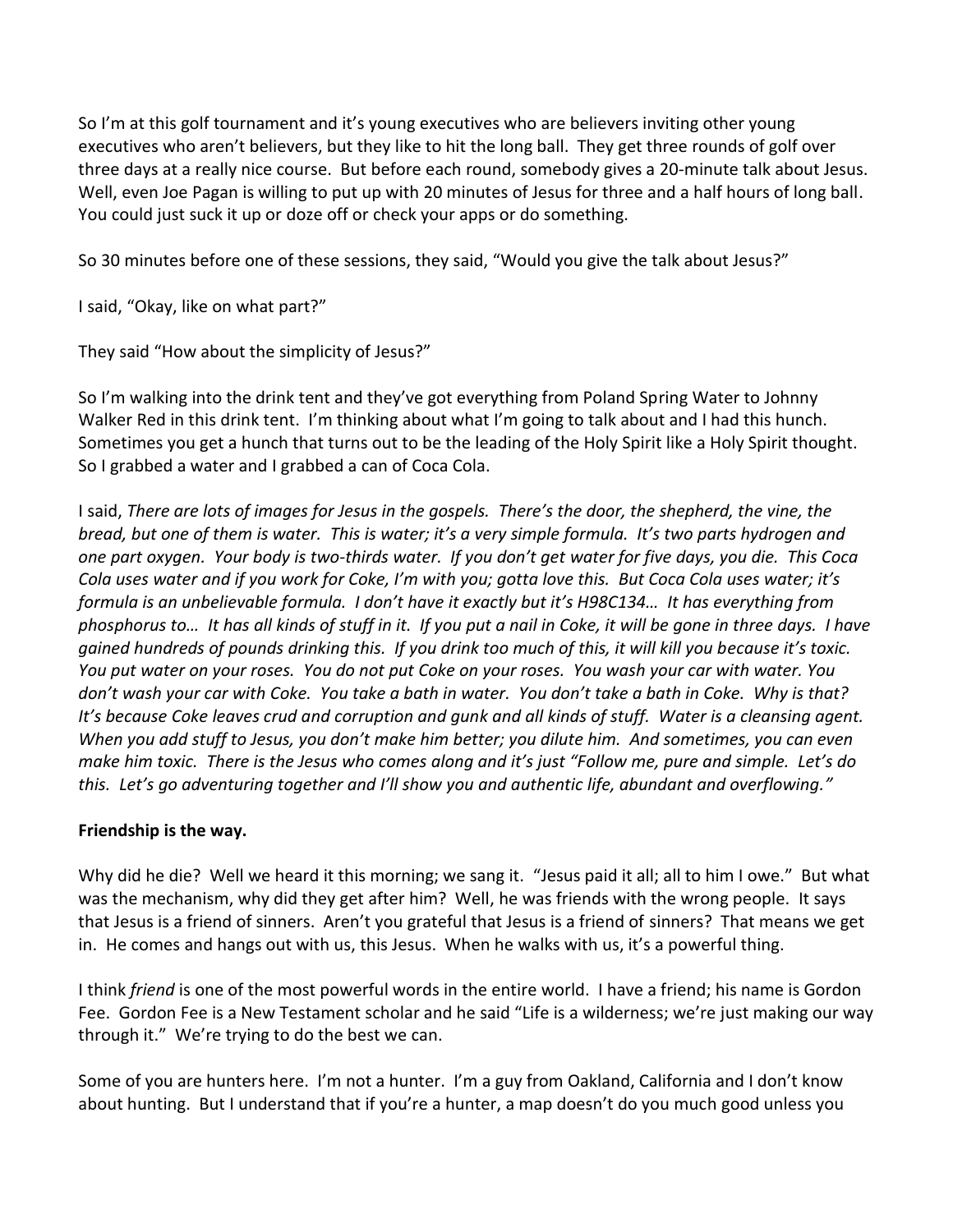know where you are for starters. And a compass only generally helps you. What you need when you are in the wilderness, a place you've never been before, is a guide. You need someone who has been that way before. Jesus comes to do that and he comes along and he engages me and he says, "Foth, I'm going to my Father's house and you don't know the way. Why don't you come?" And I start following him.

When you make a friend, you have the spirit of Jesus in you if you're following him. If I'm out here wandering around and you befriend me and say "Why don't we have coffee or why don't we go bowl some lines or why don't we go do this or that or the other" and I start hanging with you, when I get you as a friend, I automatically get Jesus. Jesus says "He who receives you" – Matthew 10: 40 – "receives me and receives the one who sent me." So when somebody gets you as a friend, they get the whole Trinity all at one shot. Now I don't know that when you befriend me. I think I'm just having Starbucks with you. I don't know Jesus is there. But as I watch you and I see how you respond to things and how you love your family and how you treat people, I'm starting to ask questions like "Why do you think like that?" "Where did you get that?" If you follow Jesus very far, he takes you to the cross and he'll take you to poor people and to kids along the way. From the gospels, that seems to be how it works.

Our daughter, Jenny, worked for United States Congressman for four years as an office manager. Her boss, the Chief of Staff… Chiefs of Staff run Capitol Hill. If you don't get past the Chief of Staff, you don't get to see the Congressman or the Senator. He's a retired Navy submarine captain and he and the Congressman went all over the world to places where there were profound religious freedom issues and human rights issues. They went were the bombs were dropping and the bullets were flying. For 16 years, they did that. His name was Charlie and he was tall, ramrod straight, sort of an uncle to the staff because the hill was populated by 20 somethings, the best and the brightest. He was an uncle to them.

One day they were overseas, the congressman and Charlie, and they were at a refugee camp in Sierra Leone where horrific things had happened in that country. You had young moms who had their arms chopped off to intimidate them… Just terrible things going on. Charlie felt a pain in his hip. He came back and went to Johns Hopkins University Medical Center in Baltimore and found out he had a virulent form of cancer in his hip. They didn't know if they could stop it, but they said they needed to do a hip replacement.

Now the congressman was a real lover of Jesus and Charlie really loved the congressman. He was his friend, but he wasn't buying the Jesus part. He just couldn't go there for whatever reason. Well, Charlie was waiting for a hip replacement. He was in his home in Vienna, Virginia and our daughter was resigning from the office to go with a group called World Vision to West Africa. She said, "Before I go, Dad, I would like to go see Charlie."

This was a Sunday afternoon in a snowstorm. We drove out there, walked in… We were just going to stay 15 minutes. We stayed two hours because Charlie wanted to talk about God. We had a little prayer at the end and left. Jenny hugged him, said, "I love you," and walked out.

I asked Charlie if I could come see him again in a few days and he said sure. So on Friday, I went back in and I walked in and the first thing Charlie says to me is "Dick I don't think I can do this without God."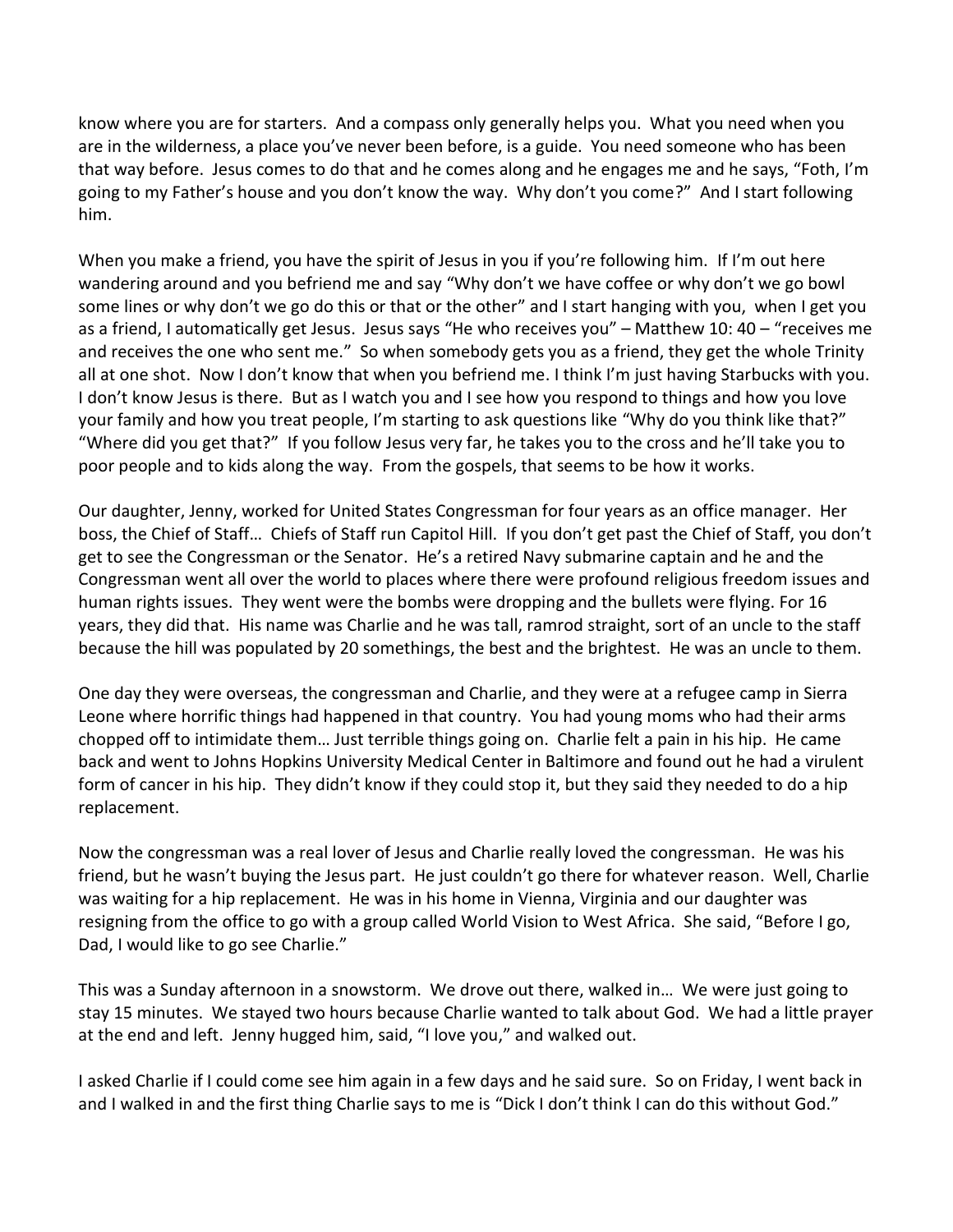I said, "I'm with you."

He said, "What do I need to do?"

I said, "Why don't you just give your whole life to him?"

He said "Okay. I just have one question. I haven't paid any attention to God for 64 years. If I come to him now when I could be checking out, isn't he going to be mad?

I said, "Charlie, you have adult children. What if one of them wandered off and just blew everything and spoiled the family name and he or she called you up and just said 'Dad, I really messed up; I just want to come home. I just want to spend time with you. Could I just come home and we just watch movies and eat popcorn and just hang out and I'll just get to know you and sort of make up for lost time,' how would you feel about that?"

He said, "I'd love that!"

I said, "Well, if you, as an imperfect earthly father feel that, how much more would a perfect heavenly father tell you to come on?

He said, "Okay, what do I do?"

I said, "Well, let's pray."

He said, "How do you do that?"

I said, "Well, it's just like talking to me, but you can't see him." He hesitated so I asked him if he would like me to help him. I told him "I will say some phrases I think you feel and why don't you just follow me out loud in prayer?"

I said, "Dear God, this is Charlie." He repeated it. And as I'm just getting ready to say the second phrase, Charlie takes off.

He said, "Oh God, I've screwed the whole thing up here…" He just poured his guts out for the next two minutes and it threw me off because… Don't you hate it when somebody just busts out and tells the truth? I had a good prayer kind of all prepared. Then he just stopped. He didn't say amen and we all know if you don't say amen, it doesn't work.

He just slid back in his chair when he was done and said "Okay, now what?"

All of the sudden, he was the Navy submarine captain ready for the mission. I said, "Well, your wife has prayed for you all these years…" She's a wonderful lady. She flew United Airlines every week. She was a first class attendant to Europe.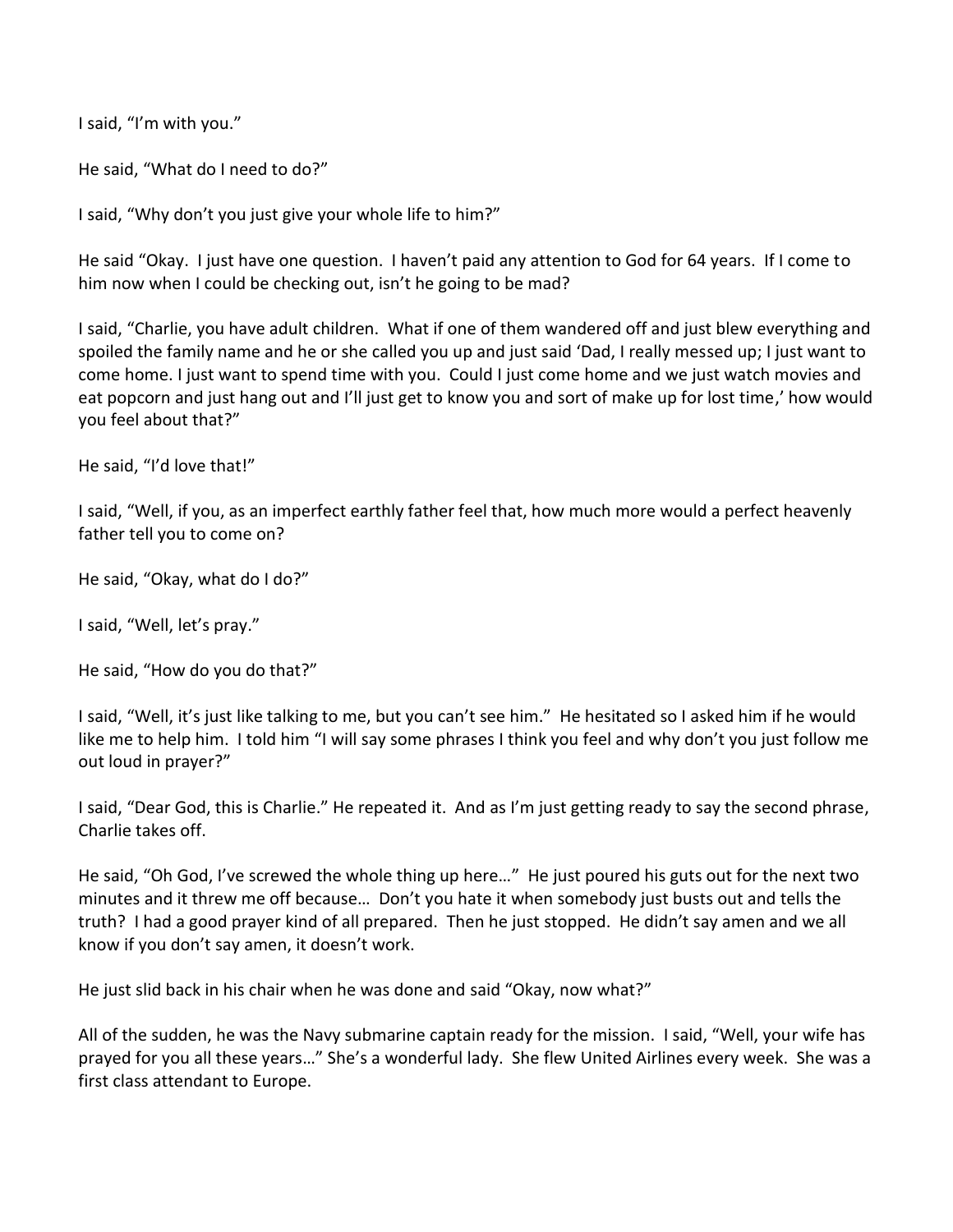He said "Mary, come in here." She came in and he said, "Mary, I have just given my whole life to God, through Jesus Christ. I have embraced him fully and willingly under no stress or duress from Dick." Mary liked that.

It's amazing what a friend does in your life if he just walks with you and loves Jesus. It's amazing what happens on the backstroke to the persons who hangs out with you when you let them see it rather than just giving them a verse. Those 11 disciples, those 12 ultimately didn't have any verses when Jesus left. They didn't have John 3: 16 or Romans 3. I wonder how that worked without the verses. I think it worked because when the spirit of God is in you, you sort of make verses as you go. That's what happened with them, but the simple point I'm making is that there is something about friendship when you care for someone unconditionally and you stick with them in the hard times. Most guys run away in the hard times. That's what Frank had done with Charlie.

Long story short, Ruth and I were invited to… A friend was becoming head of the Navy and he said "Come down. There's going to be a change of command." We went down to Norfolk, Virginia, the largest naval base in the world, and sat on the deck of the big E, the USS Enterprise aircraft carrier. They have this thing in the Navy. Some of you are military and I don't know how they do it in other services. But the Navy has the Bosun's Whistle and then they announce on the loud speakers "Attention all hands" and they pipe the person aboard, not by their name or rank, but by the entity he or she commands. So they said, "Atlantic Second Fleet arriving" and the admiral comes up and sailors snap to attention and the band plays. Then they say, "Atlantic Fleet…" Our friend was what they call CINCLANTFLT, head of the Atlantic Fleet. He came up. Then they had US Navy arriving and it was Richard Danzig, Secretary of the Navy. I understand that when the President of the United States boards any vessel anywhere on the planet, the loud speaker says "Attention all hands, the United States of America arriving."

Sitting on the deck that day, I had this flash of Jesus coming to Bethlehem and on that day it was "Kingdom of God arriving." That's how it was.

I went to my friend Vern who is now head of the whole Navy and I said, "Vern, you've got a sailor who is struggling with cancer."

He wrote a note:

*Dear Charlie, please know that several of us in the fleet are standing with you in these stormy days as you go through rough waters. Your brother, Admiral Vern Clark.*

I took it to Charlie and he loved that. He kept it at his bedside. Some weeks later, Charlie was fading. He was in hospice. I took the congressman and we were with him. We just said, "Charlie, I think Jesus, that you started to follow, is going to come get you in a few days."

He said, "I think so. I think so."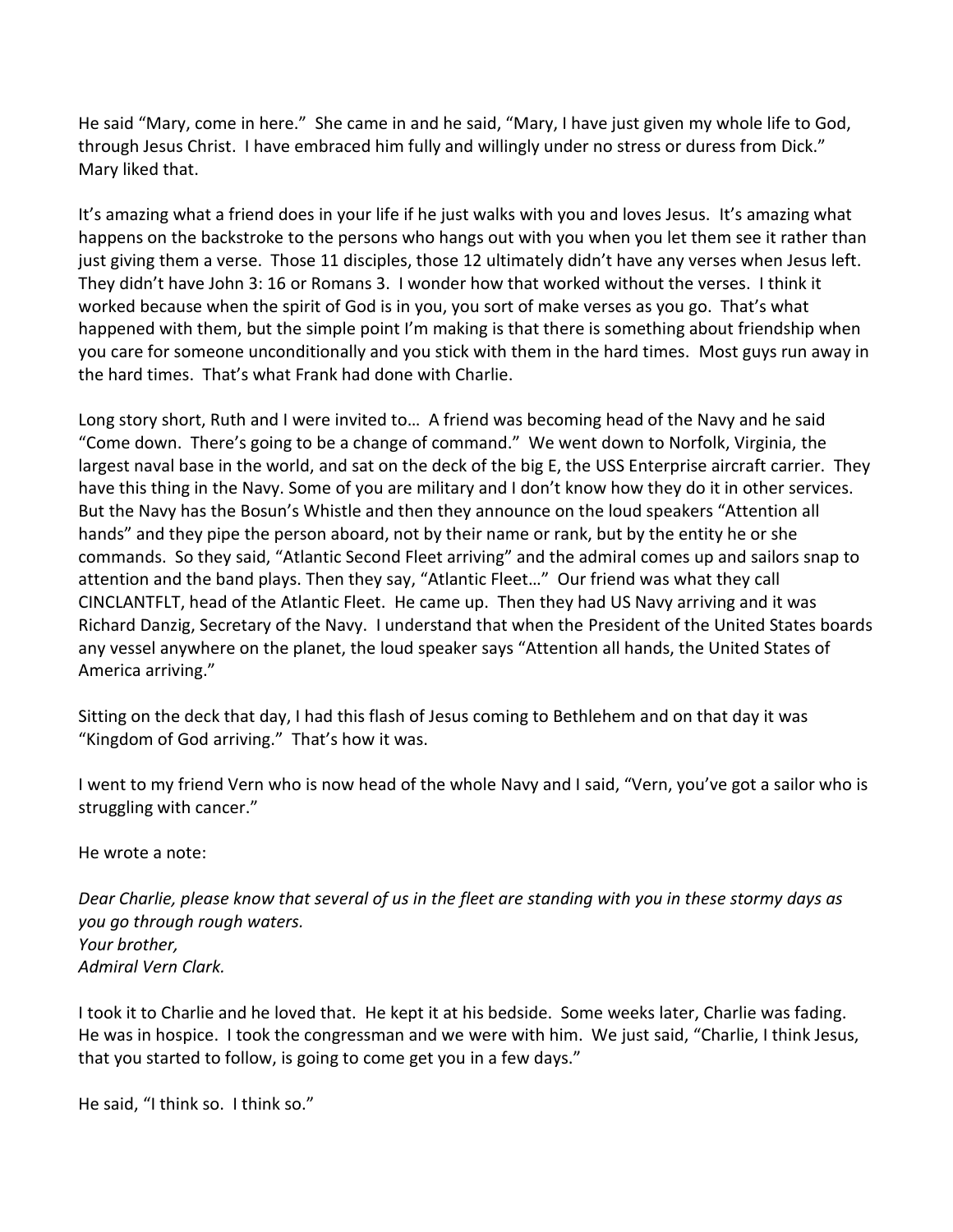I said, "You're going to turn around a couple times and I think Frank and I are going to show up… hopefully we'll show up."

He said, "That'd be great." We had a prayer and we left. As we walked out of the room, he said, "Love you guys." That's the last thing I heard him say.

When I stood by his grave at Arlington Cemetery, with a full honors ceremony with the caisson and the horses, they folded the flag and gave it to Mary and the bugler started to play down at the tree line. I had this thought that when Charlie arrived in heaven, it might have sounded something like this: "Attention all hands, Charles Evans Hughes White, US Navy Captain retired, follower of Jesus, child of God arriving."

Friendship takes you places. Friendship with Jesus and friendship with his followers takes you places you never though you could go.

### **Kindness is the currency.**

Kindness is the currency of the kingdom. There's this great word in the Old Testament that's a Hebrew word; it's *chesed*. It means loving kindness. It's this expression of the heart of God. I asked two 89 year olds a question within a few weeks of each other: "Looking back on your life, what's the greatest quality somebody can have?" Both of them, without hesitation, instantly said kindness. Kindness is not niceness. Kindness is this concrete expression of the heart of God. It's not syrupy; it's this real thing that has a solidity to it that nothing else has.

I shared the North Platte Story; you've heard from the pastor that I did that, but I'd like to say that again for a moment, if you will. A friend of mine gave me this book by Bob Green, a sports writer from Chicago, called *Once Upon a Town*. It's a fascinating book. You can get it online.

Six hundred and thirty five miles from here to the Northeast is the town of North Platte, Nebraska. On December 7, 1941, the Japanese attacked Pearl Harbor. Within two weeks, we started moving troops across the United States, mostly by train. And the northern tier parallels Interstate 80 now going across there and the hub for the Union Pacific Railway was the town of North Platte, Nebraska. At the time, it was a town of 12,000 people. There are no passenger trains that go through North Platte now, but they have the largest freight yards in the world in North Platte, Nebraska; they are called the Bailey Yards.

A young drug store clerk by the name of Rae Wilson, 26 years old, had this thought. She heard some Nebraska guardsmen were coming through on this first train. It was Christmas day if I'm not mistaken. She said, "I'm going to make some cookies and takes some apples and get some of my girlfriends and we'll go down and give them some stuff." So they went down there and it turned out to be Kansas boys, not Nebraska boys, but they gave them their cookies anyway. She had this idea. She organized women. She started organizing women for 100 miles around North Platte, Nebraska to meet the trains. Lots of trains were coming through and the US Army said every train could stop for ten minutes.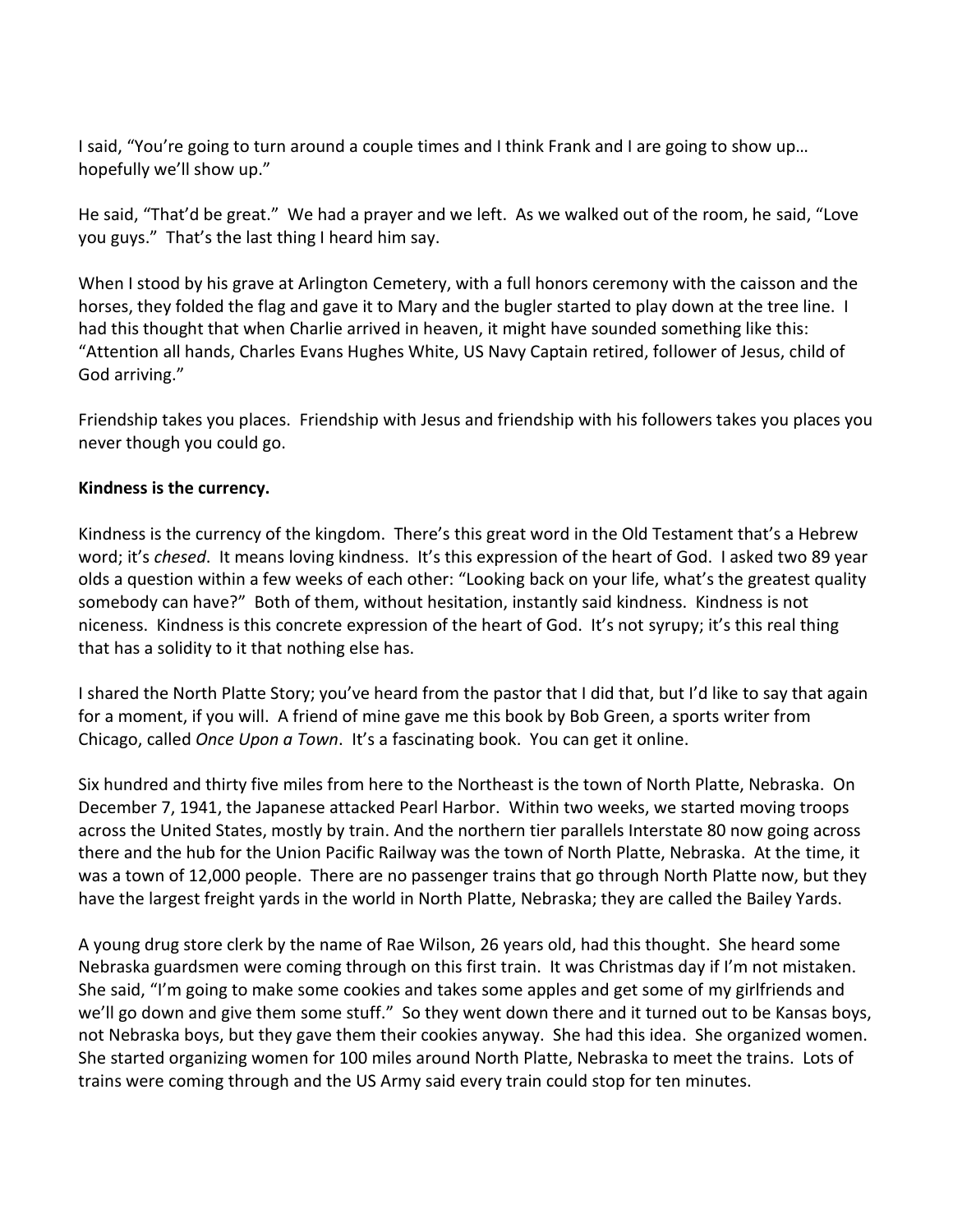The Union Pacific gave them an old defunct restaurant and they dubbed it the North Platte Canteen. The women in the communities would make stuff from scratch. Everything was rationed. Gasoline was rationed. Sugar, flour, everything was rationed. So everything was made from scratch. One lady said, "My job in that canteen was to make ten angel food cakes a week from turkey egg whites in the back of that train station." Every train that came through got a birthday cake. And if nobody had a birthday, they would say "Sargent Jones, today is your birthday." That's how it worked. They didn't have paper ware so they took their coffee in mugs and got on the train, drank the coffee, put the mugs off at the next station, and the next train coming east would bring them back to the station. These guys would hop off the train, run in there for ten minutes, and there was cold milk and fresh pie and ham and cheese sandwiches and hot coffee. They put the young girls on the platform and then the older women were in the back. What are they thinking?

When Bob Green interviewed these older men, now octogenarians, about their time in the war and he said North Platte, Nebraska, these men often times would start to weep. He would ask them what they were weeping for and the story would be similar to this: *I grew up in Brooklyn and had never been out of the city. I graduated high school on a Friday, enlisted on a Monday, and by Wednesday, I'm on a train heading west in an Army uniform, eating k-rations, sitting up for three days and nights. In the middle of the night, the announcement came "Ten minutes to North Platte." I had no idea what a North Platte was. We jumped off these trains and ran into that station. When we ran into the station, there were girls that looked like our sisters and our cousins and women that look like our mothers and our aunts and there was this fresh food, these fresh sandwiches, these ham and cheese and these pheasant sandwiches in season.* 

I told this story at the Nebraska Governor's prayer breakfast some years ago and a state senator came up to me afterwards and said, "My mom worked in that train station during that time and sometimes it was pheasant sandwiches out of season."

*We ran in there and we had ten minutes. We ate as fast as we could. Somebody played piano and we would grab a girl and dance with her for a couple of minutes and then run back out the door. They would give us hugs on the way out and whisper in our ears "God bless you, sailor," "God bless you soldier." "We're praying for you." Here we were 18 and 19 years old. We'd get back on this train going to God knows where, not knowing if we would ever come back alive, but for ten minutes in the middle of night in a place we'd never been with people we'd never met, somebody was kind to us."*

Six million United States service men went through North Platte, Nebraska in those five years. And their common theme was "somebody was kind to us."

# Romans 2: 4 says it this way: *Be careful how you judge things. Remember the tolerance, the patience, and the kindness of God because it's his kindness that leads you toward repentance.*

So here's the deal. He said, "Come, follow me and I will not only make your fishers of men, but I will take you places that you never dreamed you could go. I will give you ideas you never thought you could have. And I'll give you friends that last forever."